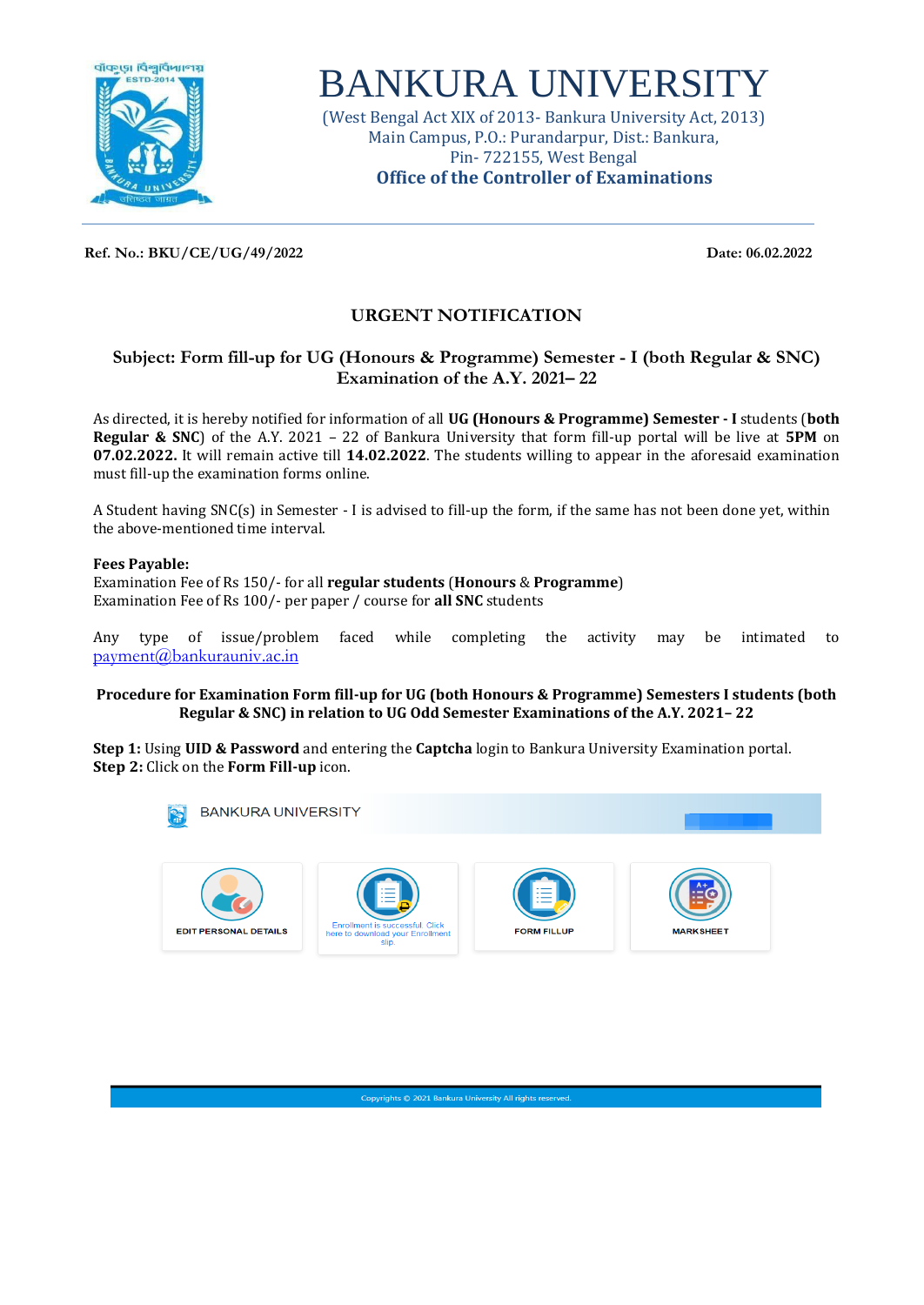#### Step3: Click on **FORM FILLUP FOR ODD SEMESTER 2022**

| <b>BANKURA UNIVERS</b>       |                                                                                   | $\mathbf{\times}$ |                                |
|------------------------------|-----------------------------------------------------------------------------------|-------------------|--------------------------------|
| <b>EDIT PERSONAL DETAILS</b> | <b>FORM FILLUP FOR</b><br><b>ODD SEMESTER 2022</b><br>(ODD SEMESTER, A.Y.2021-22) | nt<br>slip.       | --<br>--<br><b>FORM FILLUP</b> |
| <b>MARKSHEET</b>             |                                                                                   |                   |                                |

**Step 4**: Check the courses/papers corresponding to current semester (for regular students) and click on the **check box**. The button **Submit for Form Fill-up (Regular)** will be enabled. Click on the button. In this step, only courses/papers corresponding to current semester (for regular students) will be selected.

| Form Fillup        |                                                                                           |                                            |                |               |
|--------------------|-------------------------------------------------------------------------------------------|--------------------------------------------|----------------|---------------|
| <b>IN: BENGALI</b> |                                                                                           |                                            |                |               |
|                    |                                                                                           |                                            |                |               |
|                    |                                                                                           |                                            |                |               |
|                    |                                                                                           |                                            |                |               |
|                    |                                                                                           |                                            |                |               |
|                    |                                                                                           |                                            |                |               |
|                    | $\Box$ I, declare that all the above information are correct to the best of my knowledge. |                                            |                |               |
|                    |                                                                                           |                                            |                |               |
|                    |                                                                                           | <b>Submit for Form Fillup (Regular)</b>    |                |               |
|                    |                                                                                           |                                            |                |               |
|                    |                                                                                           |                                            |                |               |
| Form Fillup        |                                                                                           |                                            |                |               |
| <b>IN: BENGALI</b> |                                                                                           |                                            |                |               |
| Paper 1:           |                                                                                           |                                            |                |               |
|                    |                                                                                           |                                            |                |               |
|                    | $\Box$ I, declare that all the above information are correct to the best of my knowledge. |                                            |                |               |
|                    |                                                                                           | <b>Submit for 1st year SNC Form Fillup</b> |                |               |
|                    |                                                                                           |                                            |                |               |
|                    |                                                                                           |                                            |                |               |
|                    |                                                                                           |                                            |                |               |
|                    |                                                                                           |                                            |                |               |
|                    |                                                                                           |                                            |                |               |
|                    |                                                                                           |                                            |                |               |
|                    |                                                                                           |                                            |                |               |
| <b>Semester</b>    | <b>Course Code</b>                                                                        | Paper Type                                 | <b>Subject</b> | <b>Amount</b> |

**Step 5**: Selected courses/papers corresponding to current semester will be displayed as in the following screen. Additionally, regular students with SNC/students want to appear only for SNC check the courses/papers carefully. Also check the **number of SNC courses/papers**. Click on the check box and finally click on Submit button(s). In this step SNC courses/papers, if any, will be selected.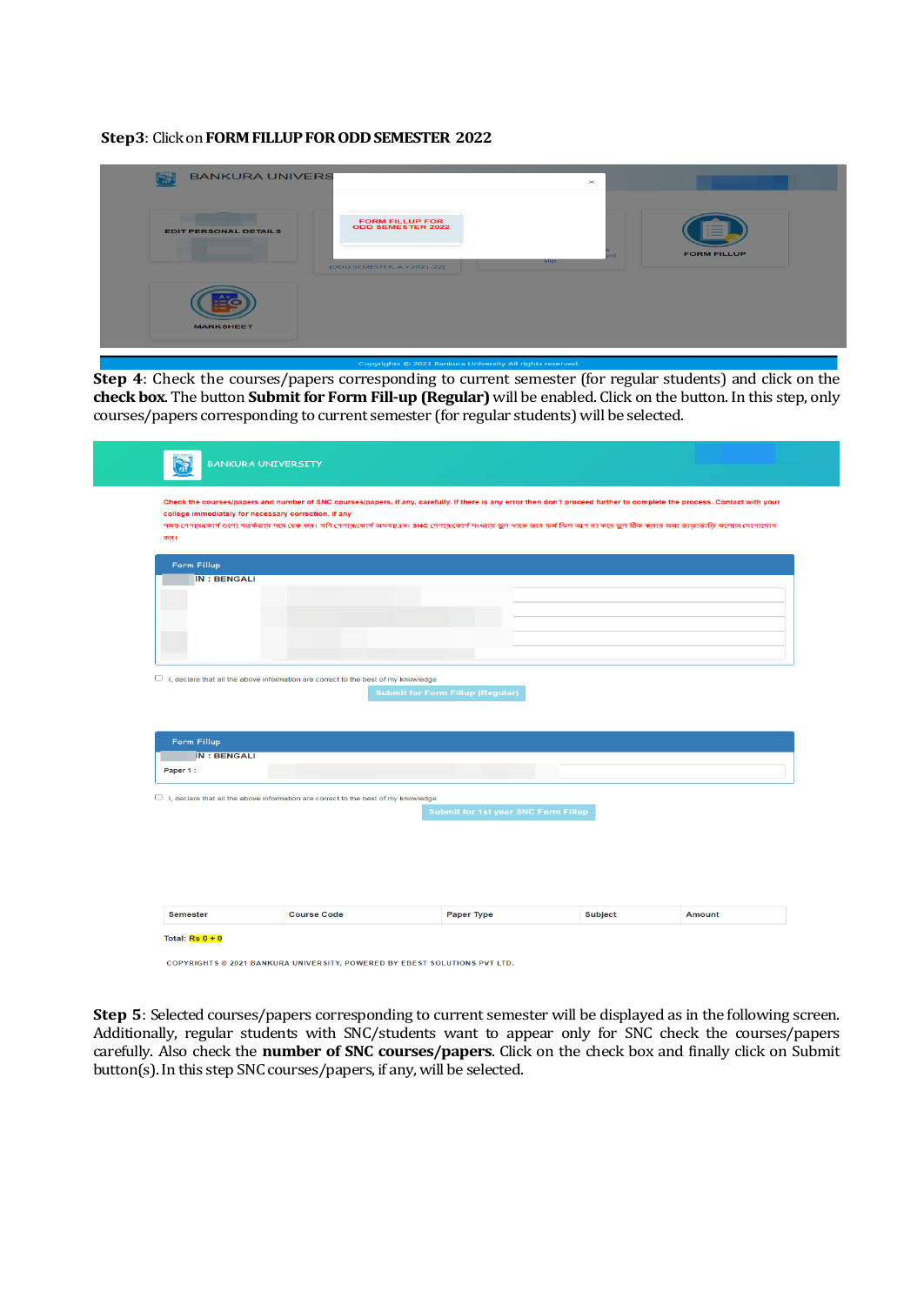| Amount |
|--------|
| 150    |
|        |
|        |
|        |
|        |
|        |
|        |
|        |

COPYRIGHTS © 2021 BANKURA UNIVERSITY, POWERED BY EBEST SOLUTIONS PVT LTD.

**Note:** For all the above-mentioned cases in Step 4 & Step 5, if there is any error(s) related to courses/papers or number of papers then don't proceed further to complete the process. Contact with your college immediately for necessary correction.

**Step 6**: After submission the following screen containing the submitted courses/papers along with total fees to be paid will appear. Click on **Payment.**

**Step7:** A security notification will appear on the screen. Click on **Click to Continue** to proceed.



**Step8**: Choose the desire payment mode to pay the fees by clicking on appropriate **CLICK HERE**  button and proceed further to complete the payment.

| <b>Net Banking</b>                                                                                                     |                                                        |                     |
|------------------------------------------------------------------------------------------------------------------------|--------------------------------------------------------|---------------------|
| <b>SBI Net Banking / yono</b><br>Bank Charges: 11.8<br><b>CLICK HERE</b>                                               | Other Banks<br>Bank Charges: 17.7<br><b>CLICK HERE</b> |                     |
| <b>Card Payments</b><br>Please select appropriate card type to avoid failures (C-Credit Card Options/D for Debit Card) | 000000000000000000000000000000000                      |                     |
| $\bullet$<br><b>State Bank Debit Cards</b>                                                                             | Other Bank Debit Cards                                 | <b>Credit Cards</b> |
| Bank Charges: 0.0                                                                                                      | Bank Charges: 0.0                                      | Bank Charges: 12.98 |
| <b>CLICK HERE</b>                                                                                                      | <b>CLICK HERE</b>                                      | <b>CLICK HERE</b>   |
| <b>Other Payments Modes</b>                                                                                            |                                                        |                     |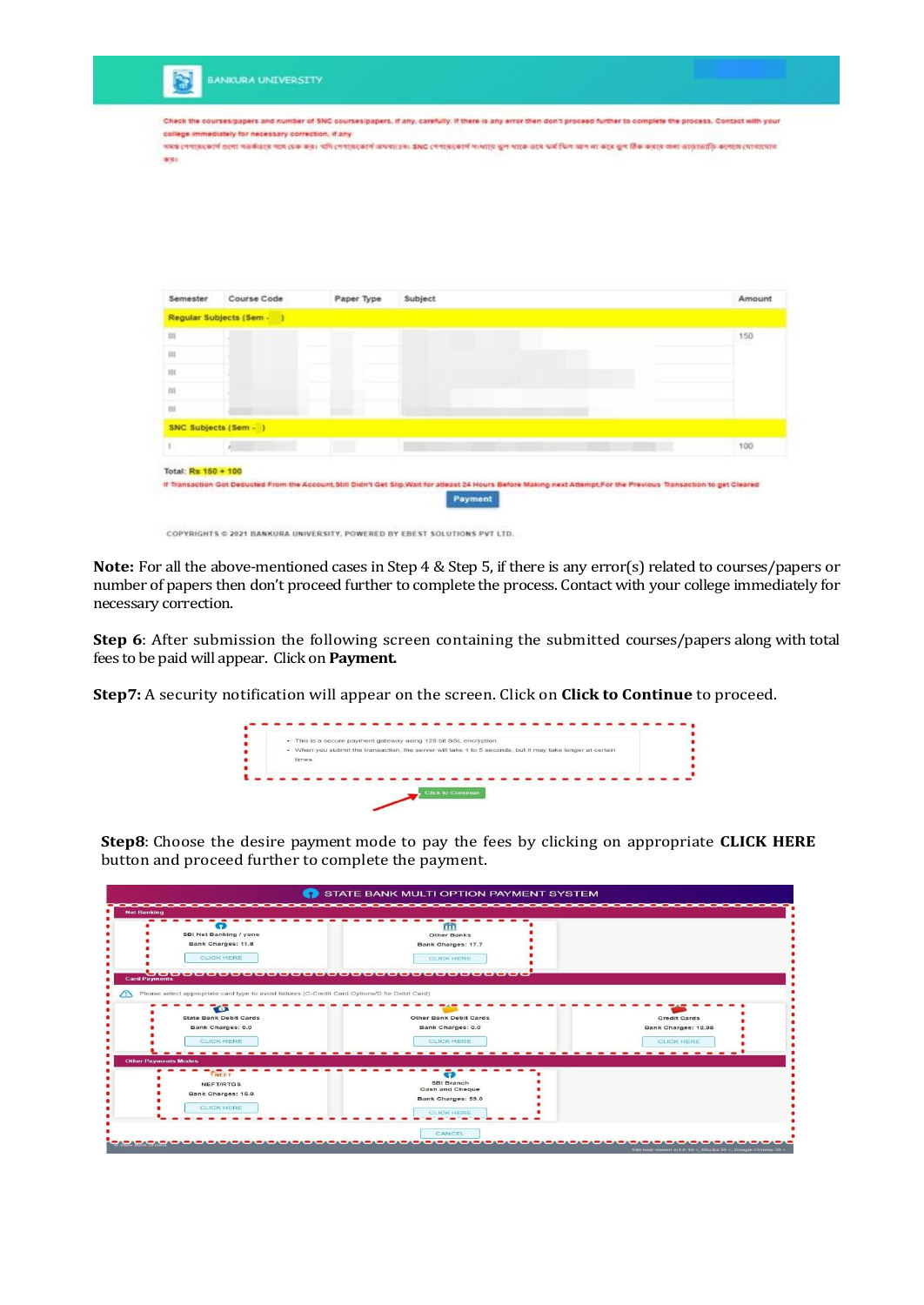**Step9:** After Payment a **Payment Receipt cum Acknowledgement slip** of filled up Form will be generated. Take a print out of the slip.

|                                                                                                     | <b>BANKURA UNIVERSITY</b>                                                                                                                                                            |
|-----------------------------------------------------------------------------------------------------|--------------------------------------------------------------------------------------------------------------------------------------------------------------------------------------|
|                                                                                                     |                                                                                                                                                                                      |
| 05-01-2022                                                                                          | Application For Examinizion Form Fillup                                                                                                                                              |
| To                                                                                                  |                                                                                                                                                                                      |
| The Controller of Examinations                                                                      |                                                                                                                                                                                      |
| Baraura University.                                                                                 |                                                                                                                                                                                      |
| P.O.-Purandarpur, Dist- Bankura, WB PIN-722155.                                                     |                                                                                                                                                                                      |
|                                                                                                     | Through:                                                                                                                                                                             |
|                                                                                                     | The Principal Teacher-in-Charge/Officer-in-Charge of                                                                                                                                 |
|                                                                                                     | Ref:                                                                                                                                                                                 |
| Sit.                                                                                                |                                                                                                                                                                                      |
|                                                                                                     | With reference to the subject mentioned above and as per provision in the Regulations of Bankura University, I am applying for Form Fillup                                           |
| with the following details:<br>in the academic year.                                                |                                                                                                                                                                                      |
| UID No:                                                                                             |                                                                                                                                                                                      |
| Name:                                                                                               |                                                                                                                                                                                      |
| College/University                                                                                  |                                                                                                                                                                                      |
| Transaction ld                                                                                      |                                                                                                                                                                                      |
| Payment Date: 06-01-2022                                                                            |                                                                                                                                                                                      |
| Payment Status Budgess                                                                              |                                                                                                                                                                                      |
| Course Code<br>Course Title                                                                         |                                                                                                                                                                                      |
|                                                                                                     |                                                                                                                                                                                      |
|                                                                                                     |                                                                                                                                                                                      |
|                                                                                                     |                                                                                                                                                                                      |
|                                                                                                     |                                                                                                                                                                                      |
|                                                                                                     |                                                                                                                                                                                      |
|                                                                                                     |                                                                                                                                                                                      |
|                                                                                                     |                                                                                                                                                                                      |
|                                                                                                     |                                                                                                                                                                                      |
|                                                                                                     |                                                                                                                                                                                      |
| <b>Committee Committee</b>                                                                          |                                                                                                                                                                                      |
|                                                                                                     |                                                                                                                                                                                      |
|                                                                                                     | I have gone through the Regulations of the University and understand that my eligibility for appearing in the End Semester Examinations would be based on appearing for all Internal |
| Assessment examinations/evaluations of the courses and futboyg attendance coteriori in the semester |                                                                                                                                                                                      |
|                                                                                                     |                                                                                                                                                                                      |
|                                                                                                     | Subject to verification by HOD/Pyrestatel/TIG/OID for verification:                                                                                                                  |
|                                                                                                     | Thanking you                                                                                                                                                                         |
|                                                                                                     |                                                                                                                                                                                      |
|                                                                                                     |                                                                                                                                                                                      |
|                                                                                                     | Signature of the Candidate                                                                                                                                                           |
|                                                                                                     |                                                                                                                                                                                      |
|                                                                                                     |                                                                                                                                                                                      |
|                                                                                                     |                                                                                                                                                                                      |
|                                                                                                     |                                                                                                                                                                                      |
|                                                                                                     | <b>PRIMT</b>                                                                                                                                                                         |
|                                                                                                     |                                                                                                                                                                                      |

**Procedure for refund request if multiple payments are done**

**STEP 1:** Using **UID& Password** and entering the **Captcha** login to Bankura University Examination portal. **Step 2:** Click on FILL UP AND SUBMIT THE FORM FOR REFUND IF MULTIPLEPAYMENTS AREDONE.